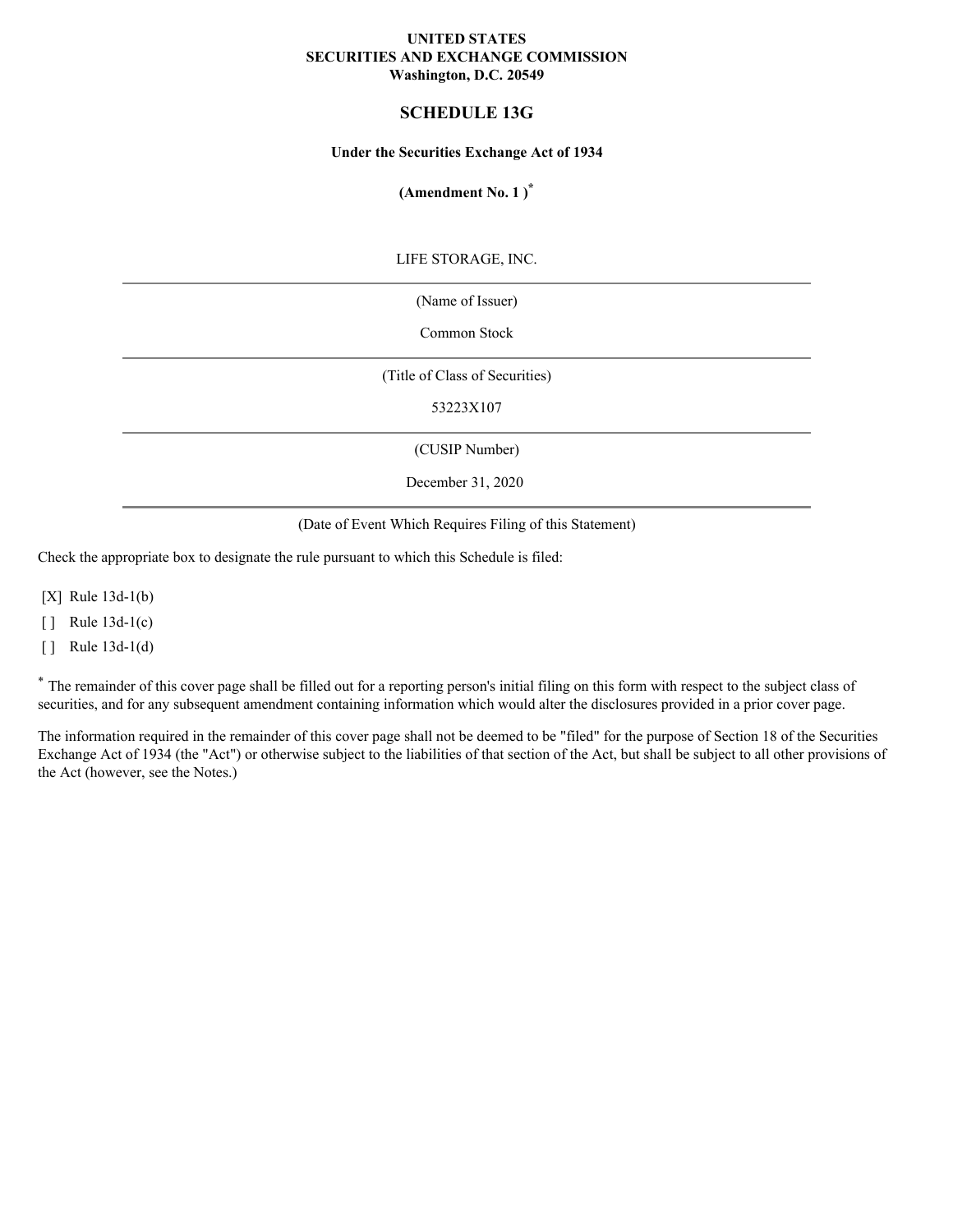| <b>CUSIP No. 53223X107</b>                                                                                          |                                                                  |                                      |                  |  |  |  |
|---------------------------------------------------------------------------------------------------------------------|------------------------------------------------------------------|--------------------------------------|------------------|--|--|--|
| 1.                                                                                                                  | NAMES OF REPORTING PERSONS                                       |                                      |                  |  |  |  |
|                                                                                                                     | Wellington Management Group LLP                                  |                                      |                  |  |  |  |
| 2.                                                                                                                  | CHECK THE APPROPRIATE BOX IF A MEMBER OF A GROUP                 |                                      |                  |  |  |  |
|                                                                                                                     | $(a)$ []<br>$(b)$ []                                             |                                      |                  |  |  |  |
| 3.                                                                                                                  | <b>SEC USE ONLY</b>                                              |                                      |                  |  |  |  |
| 4.                                                                                                                  |                                                                  | CITIZENSHIP OR PLACE OF ORGANIZATION |                  |  |  |  |
|                                                                                                                     |                                                                  | Massachusetts                        |                  |  |  |  |
| <b>NUMBER OF</b><br><b>SHARES</b><br><b>BENEFICIALLY</b><br><b>OWNED BY EACH</b><br><b>REPORTING</b><br>PERSON WITH |                                                                  | 5. SOLE VOTING POWER                 | $\boldsymbol{0}$ |  |  |  |
|                                                                                                                     |                                                                  | <b>6. SHARED VOTING POWER</b>        | 3,768,003        |  |  |  |
|                                                                                                                     |                                                                  | 7. SOLE DISPOSITIVE POWER            | $\theta$         |  |  |  |
|                                                                                                                     |                                                                  | 8. SHARED DISPOSITIVE POWER          | 4,174,658        |  |  |  |
| 9.                                                                                                                  | AGGREGATE AMOUNT BENEFICIALLY OWNED BY EACH REPORTING PERSON     |                                      |                  |  |  |  |
|                                                                                                                     | 4,174,658                                                        |                                      |                  |  |  |  |
| 10.                                                                                                                 | CHECK IF THE AGGREGATE AMOUNT IN ROW (9) EXCLUDES CERTAIN SHARES |                                      |                  |  |  |  |
|                                                                                                                     | [ ]                                                              |                                      |                  |  |  |  |
| 11.                                                                                                                 | PERCENT OF CLASS REPRESENTED BY AMOUNT IN ROW (9)                |                                      |                  |  |  |  |
|                                                                                                                     | 8.59%                                                            |                                      |                  |  |  |  |
| 12.                                                                                                                 | <b>TYPE OF REPORTING PERSON</b>                                  |                                      |                  |  |  |  |
|                                                                                                                     | HC                                                               |                                      |                  |  |  |  |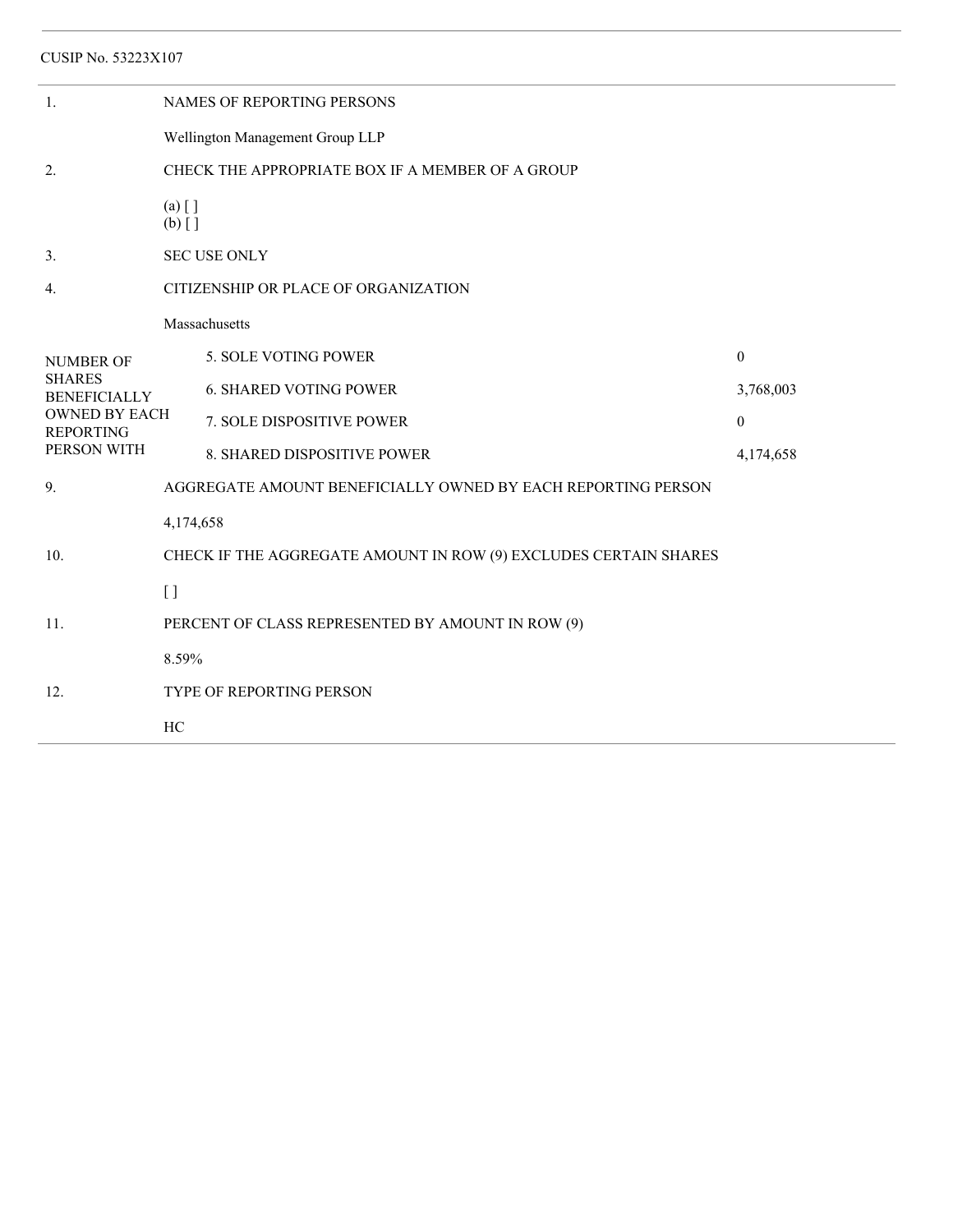| <b>CUSIP No. 53223X107</b>                                                                                          |                                                                  |                                      |                  |  |  |  |
|---------------------------------------------------------------------------------------------------------------------|------------------------------------------------------------------|--------------------------------------|------------------|--|--|--|
| 1.                                                                                                                  | NAMES OF REPORTING PERSONS                                       |                                      |                  |  |  |  |
|                                                                                                                     | Wellington Group Holdings LLP                                    |                                      |                  |  |  |  |
| 2.                                                                                                                  | CHECK THE APPROPRIATE BOX IF A MEMBER OF A GROUP                 |                                      |                  |  |  |  |
|                                                                                                                     | $(a)$ []<br>$(b)$ []                                             |                                      |                  |  |  |  |
| 3.                                                                                                                  | <b>SEC USE ONLY</b>                                              |                                      |                  |  |  |  |
| 4.                                                                                                                  |                                                                  | CITIZENSHIP OR PLACE OF ORGANIZATION |                  |  |  |  |
|                                                                                                                     | Delaware                                                         |                                      |                  |  |  |  |
| <b>NUMBER OF</b><br><b>SHARES</b><br><b>BENEFICIALLY</b><br><b>OWNED BY EACH</b><br><b>REPORTING</b><br>PERSON WITH |                                                                  | 5. SOLE VOTING POWER                 | $\boldsymbol{0}$ |  |  |  |
|                                                                                                                     |                                                                  | <b>6. SHARED VOTING POWER</b>        | 3,768,003        |  |  |  |
|                                                                                                                     |                                                                  | <b>7. SOLE DISPOSITIVE POWER</b>     | $\theta$         |  |  |  |
|                                                                                                                     |                                                                  | 8. SHARED DISPOSITIVE POWER          | 4,174,658        |  |  |  |
| 9.                                                                                                                  | AGGREGATE AMOUNT BENEFICIALLY OWNED BY EACH REPORTING PERSON     |                                      |                  |  |  |  |
|                                                                                                                     | 4,174,658                                                        |                                      |                  |  |  |  |
| 10.                                                                                                                 | CHECK IF THE AGGREGATE AMOUNT IN ROW (9) EXCLUDES CERTAIN SHARES |                                      |                  |  |  |  |
|                                                                                                                     | $\left[ \ \right]$                                               |                                      |                  |  |  |  |
| 11.                                                                                                                 | PERCENT OF CLASS REPRESENTED BY AMOUNT IN ROW (9)                |                                      |                  |  |  |  |
|                                                                                                                     | 8.59%                                                            |                                      |                  |  |  |  |
| 12.                                                                                                                 | TYPE OF REPORTING PERSON                                         |                                      |                  |  |  |  |
|                                                                                                                     | HC                                                               |                                      |                  |  |  |  |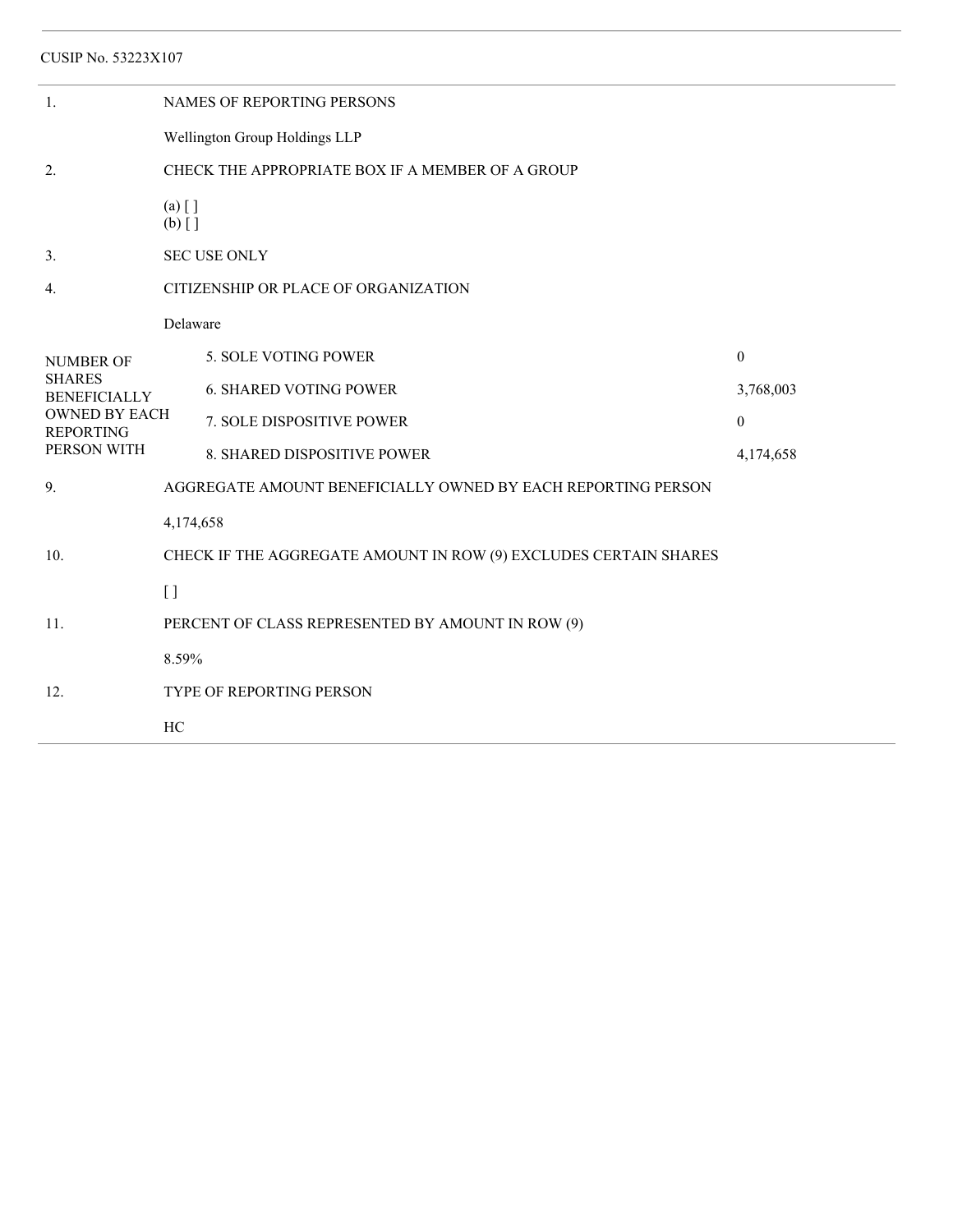| CUSIP No. 53223X107                                                                                                 |                                                                  |                                                              |                  |  |  |  |
|---------------------------------------------------------------------------------------------------------------------|------------------------------------------------------------------|--------------------------------------------------------------|------------------|--|--|--|
| 1.                                                                                                                  |                                                                  | NAMES OF REPORTING PERSONS                                   |                  |  |  |  |
|                                                                                                                     | Wellington Investment Advisors Holdings LLP                      |                                                              |                  |  |  |  |
| 2.                                                                                                                  | CHECK THE APPROPRIATE BOX IF A MEMBER OF A GROUP                 |                                                              |                  |  |  |  |
|                                                                                                                     | $(a)$ []<br>$(b)$ []                                             |                                                              |                  |  |  |  |
| 3.                                                                                                                  |                                                                  | <b>SEC USE ONLY</b>                                          |                  |  |  |  |
| 4.                                                                                                                  | CITIZENSHIP OR PLACE OF ORGANIZATION                             |                                                              |                  |  |  |  |
|                                                                                                                     | Delaware                                                         |                                                              |                  |  |  |  |
| <b>NUMBER OF</b><br><b>SHARES</b><br><b>BENEFICIALLY</b><br><b>OWNED BY EACH</b><br><b>REPORTING</b><br>PERSON WITH |                                                                  | 5. SOLE VOTING POWER                                         | $\mathbf{0}$     |  |  |  |
|                                                                                                                     |                                                                  | <b>6. SHARED VOTING POWER</b>                                | 3,768,003        |  |  |  |
|                                                                                                                     |                                                                  | 7. SOLE DISPOSITIVE POWER                                    | $\boldsymbol{0}$ |  |  |  |
|                                                                                                                     |                                                                  | 8. SHARED DISPOSITIVE POWER                                  | 4,174,658        |  |  |  |
| 9.                                                                                                                  |                                                                  | AGGREGATE AMOUNT BENEFICIALLY OWNED BY EACH REPORTING PERSON |                  |  |  |  |
|                                                                                                                     | 4,174,658                                                        |                                                              |                  |  |  |  |
| 10.                                                                                                                 | CHECK IF THE AGGREGATE AMOUNT IN ROW (9) EXCLUDES CERTAIN SHARES |                                                              |                  |  |  |  |
|                                                                                                                     | $[ \ ]$                                                          |                                                              |                  |  |  |  |
| 11.                                                                                                                 | PERCENT OF CLASS REPRESENTED BY AMOUNT IN ROW (9)                |                                                              |                  |  |  |  |
|                                                                                                                     | 8.59%                                                            |                                                              |                  |  |  |  |
| 12.                                                                                                                 | TYPE OF REPORTING PERSON                                         |                                                              |                  |  |  |  |
|                                                                                                                     | HC                                                               |                                                              |                  |  |  |  |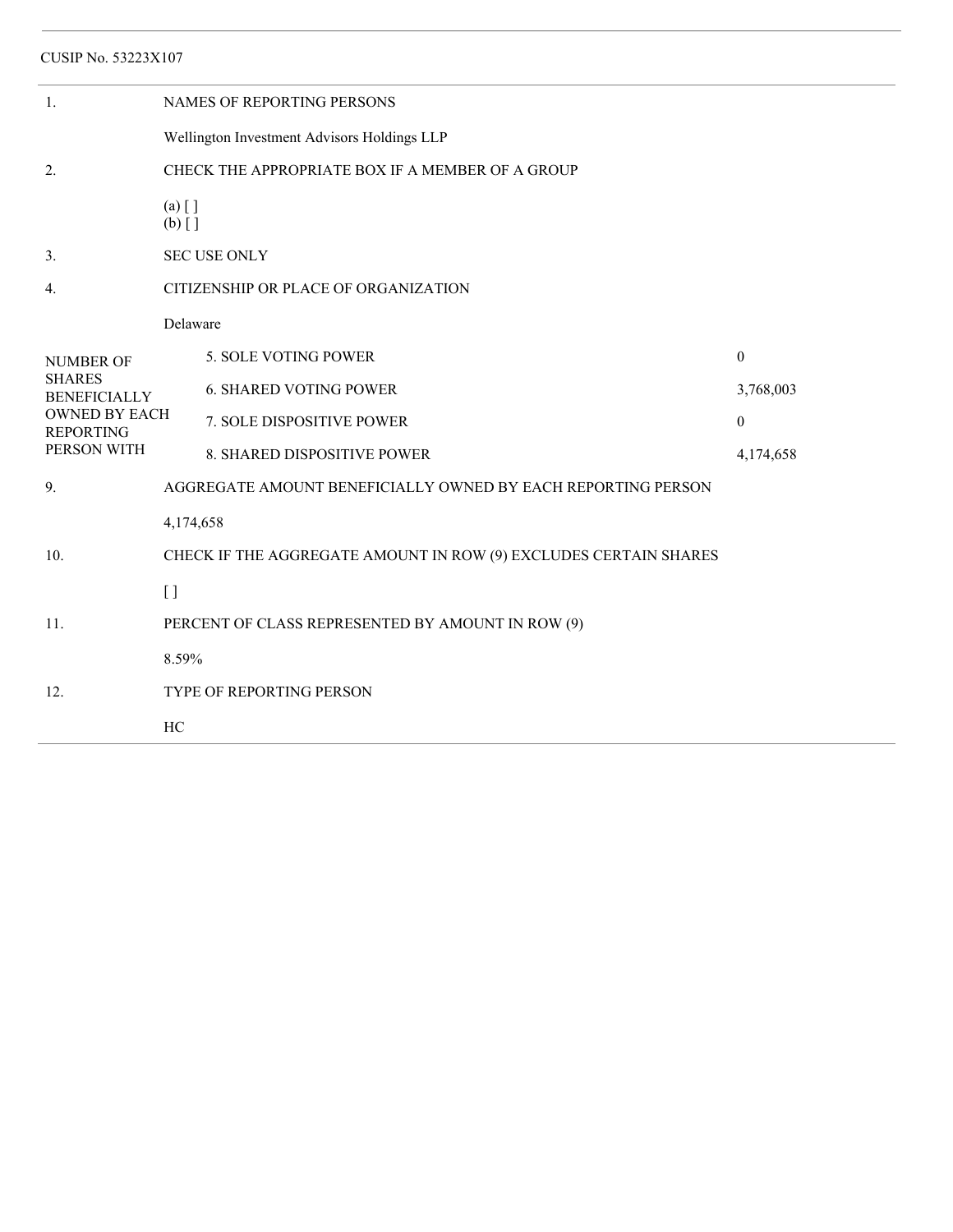| CUSIP No. 53223X107                                                                                                 |                                                                  |                                                              |                  |  |  |  |
|---------------------------------------------------------------------------------------------------------------------|------------------------------------------------------------------|--------------------------------------------------------------|------------------|--|--|--|
| 1.                                                                                                                  | NAMES OF REPORTING PERSONS                                       |                                                              |                  |  |  |  |
|                                                                                                                     | Wellington Management Company LLP                                |                                                              |                  |  |  |  |
| 2.                                                                                                                  | CHECK THE APPROPRIATE BOX IF A MEMBER OF A GROUP                 |                                                              |                  |  |  |  |
|                                                                                                                     | $(a)$ []<br>$(b)$ []                                             |                                                              |                  |  |  |  |
| 3.                                                                                                                  | <b>SEC USE ONLY</b>                                              |                                                              |                  |  |  |  |
| $\overline{4}$ .                                                                                                    |                                                                  | CITIZENSHIP OR PLACE OF ORGANIZATION                         |                  |  |  |  |
|                                                                                                                     | Delaware                                                         |                                                              |                  |  |  |  |
| <b>NUMBER OF</b><br><b>SHARES</b><br><b>BENEFICIALLY</b><br><b>OWNED BY EACH</b><br><b>REPORTING</b><br>PERSON WITH |                                                                  | 5. SOLE VOTING POWER                                         | $\mathbf{0}$     |  |  |  |
|                                                                                                                     |                                                                  | <b>6. SHARED VOTING POWER</b>                                | 3,689,372        |  |  |  |
|                                                                                                                     |                                                                  | 7. SOLE DISPOSITIVE POWER                                    | $\boldsymbol{0}$ |  |  |  |
|                                                                                                                     |                                                                  | 8. SHARED DISPOSITIVE POWER                                  | 3,982,724        |  |  |  |
| 9.                                                                                                                  |                                                                  | AGGREGATE AMOUNT BENEFICIALLY OWNED BY EACH REPORTING PERSON |                  |  |  |  |
|                                                                                                                     | 3,982,724                                                        |                                                              |                  |  |  |  |
| 10.                                                                                                                 | CHECK IF THE AGGREGATE AMOUNT IN ROW (9) EXCLUDES CERTAIN SHARES |                                                              |                  |  |  |  |
|                                                                                                                     | $\left[ \ \right]$                                               |                                                              |                  |  |  |  |
| 11.                                                                                                                 | PERCENT OF CLASS REPRESENTED BY AMOUNT IN ROW (9)                |                                                              |                  |  |  |  |
|                                                                                                                     | 8.20%                                                            |                                                              |                  |  |  |  |
| 12.                                                                                                                 | TYPE OF REPORTING PERSON                                         |                                                              |                  |  |  |  |
|                                                                                                                     | IA                                                               |                                                              |                  |  |  |  |
|                                                                                                                     |                                                                  |                                                              |                  |  |  |  |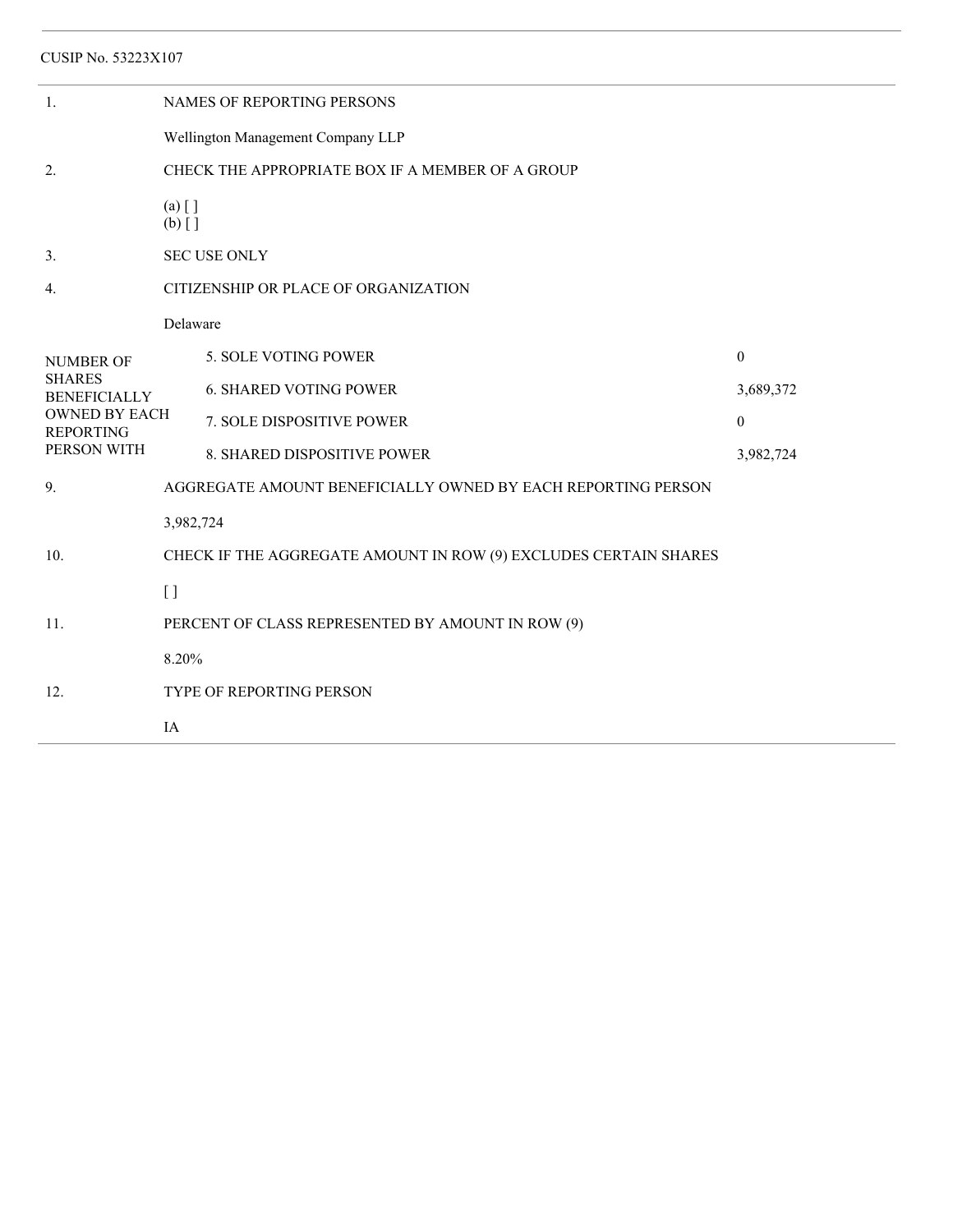#### **Item 1.**

**(a) Name of Issuer** LIFE STORAGE, INC. **(b) Address of Issuer's Principal Executive Offices** 6467 Main Street Williamsville, NY 14221

### **Item 2.**

## **(a) Name of Person Filing** Wellington Management Group LLP Wellington Group Holdings LLP Wellington Investment Advisors Holdings LLP Wellington Management Company LLP

**(b) Address of Principal Business Office or, if None, Residence** c/o Wellington Management Company LLP 280 Congress Street Boston, MA 02210

## **(c) Citizenship** Wellington Management Group LLP - Massachusetts Wellington Group Holdings LLP - Delaware Wellington Investment Advisors Holdings LLP - Delaware Wellington Management Company LLP - Delaware

- **(d) Title of Class of Securities** Common Stock
- **(e) CUSIP Number** 53223X107

## Item 3. If This Statement is Filed Pursuant to Rule 13d-1(b), or 13d-2(b) or (c), Check Whether the Person Filing is a:

- (a) [ ] Broker or dealer registered under Section 15 of the Act (15 U.S.C. 78o).
- (b)  $\begin{bmatrix} \end{bmatrix}$  Bank as defined in Section 3(a)(6) of the Act (15 U.S.C. 78c).
- (c)  $\lceil \cdot \rceil$  Insurance Company as defined in Section 3(a)(19) of the Act (15 U.S.C. 78c).
- (d) [ ] Investment Company registered under Section 8 of the Investment Company Act of 1940 (15 U.S.C. 80a-8).
- (e) [X] An investment adviser in accordance with Rule 240.13d-1(b)(1)(ii)(E);  $*$
- (f)  $\lceil \cdot \rceil$  An employee benefit plan or endowment fund in accordance with Rule 240.13d-1(b)(1)(ii)(F);
- (g) [X] A parent holding company or control person in accordance with Rule  $240.13d-1(b)(1)(ii)(G);$
- (h)  $\lceil \cdot \rceil$  A savings association as defined in Section 3(b) of the Federal Deposit Insurance Act (12 U.S.C. 1813);
- (i)  $\lceil \rceil$  A church plan that is excluded from the definition of an investment company under Section 3(c)(14) of the Investment Company Act of 1940 (15 U.S.C. 80a-3);
- (j)  $\lceil \cdot \rceil$  Group, in accordance with Rule 240.13d-1(b)(1)(ii)(J).

If this statement is filed pursuant to Rule  $13d-1(c)$ , check this box []

Wellington Management Group LLP - HC Wellington Group Holdings LLP - HC Wellington Investment Advisors Holdings LLP - HC Wellington Management Company LLP - IA

### **Item 4. Ownership.**

Provide the following information regarding the aggregate number and percentage of the class of securities of the issuer identified in Item 1.

(a) Amount Beneficially Owned:

See the responses to Item 9 on the attached cover pages.

(b) Percent of Class:

See the responses to Item 11 on the attached cover pages.

- (c) Number of shares as to which such person has:
	- $(i)$  sole power to vote or to direct the vote 0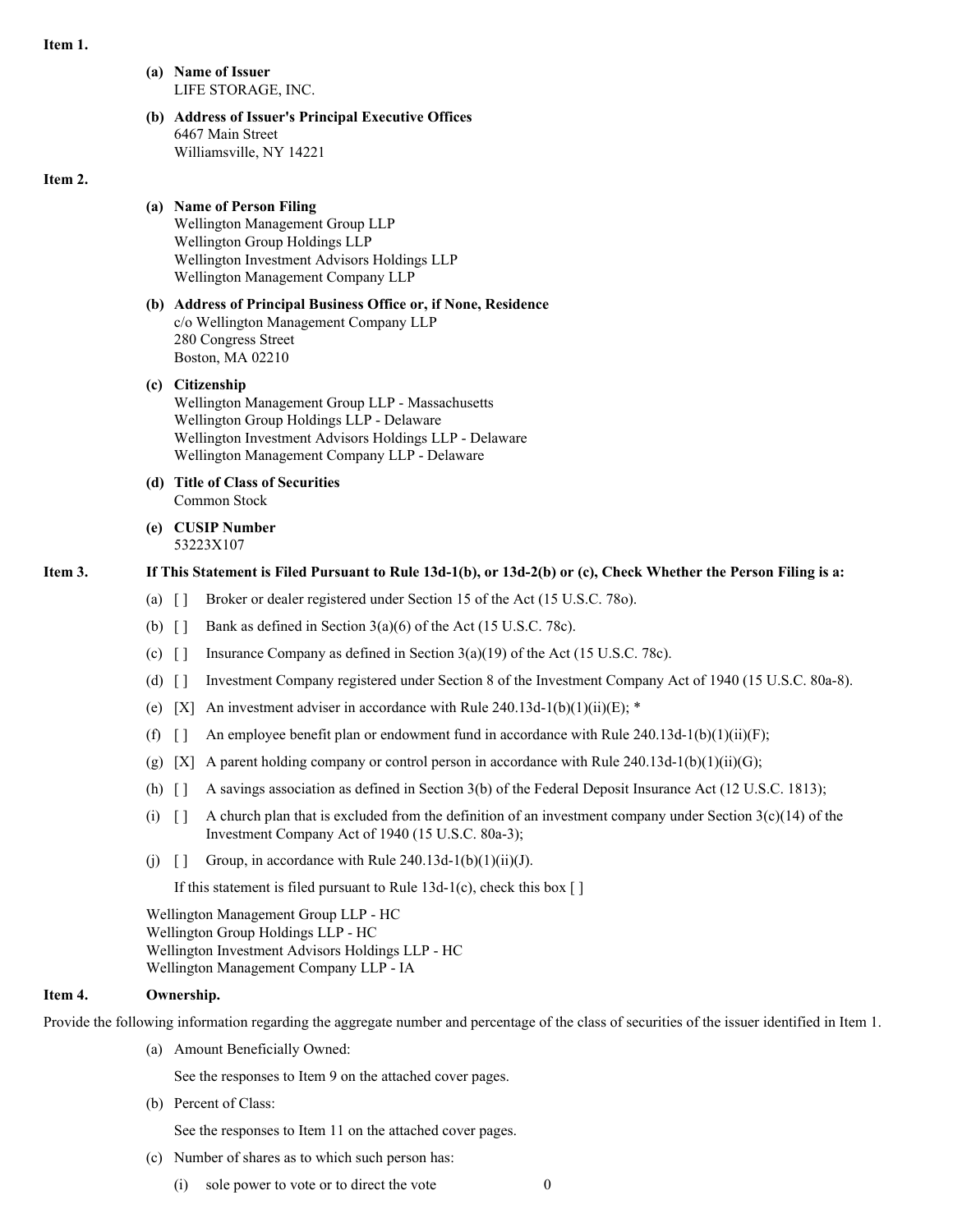(iii) sole power to dispose or to direct the disposition of  $\qquad 0$ 

(iv) shared power to dispose or to direct the disposition of See the responses to Item 8 on the attached cover pages.

### **Item 5. Ownership of Five Percent or Less of Class.**

If this statement is being filed to report the fact that as of the date hereof the reporting person has ceased to be the beneficial owner of more than five percent of the class of securities, check the following: [ ]

#### **Item 6. Ownership of More than Five Percent on Behalf of Another Person.**

The securities as to which this Schedule is filed are owned of record by clients of one or more investment advisers identified in Exhibit A directly or indirectly owned by Wellington Management Group LLP. Those clients have the right to receive, or the power to direct the receipt of, dividends from, or the proceeds from the sale of, such securities. No such client is known to have such right or power with respect to more than five percent of this class of securities, except as follows:

Not Applicable.

### Item 7. Identification and Classification of the Subsidiary Which Acquired the Security Being Reported on by the Parent **Holding Company.**

See attached Exhibit A.

### **Item 8. Identification and Classification of Members of the Group.**

Not Applicable.

**Item 9. Notice of Dissolution of Group.**

Not Applicable.

## **Item 10. Certification.**

By signing below I certify that, to the best of my knowledge and belief, the securities referred to above were acquired and are held in the ordinary course of business and were not acquired and are not held for the purpose of or with the effect of changing or influencing the control of the issuer of the securities and were not acquired and are not held in connection with or as a participant in any transaction having that purpose or effect.

#### **SIGNATURE**

After reasonable inquiry and to the best of my knowledge and belief, I certify that the information set forth in this statement is true, complete and correct.

> By: Wellington Management Group LLP By: /s/ Taisia Lowe Name: Taisia Lowe Title: Regulatory Analyst Date: February 15, 2021

By: Wellington Group Holdings LLP By: /s/ Taisia Lowe Name: Taisia Lowe Title: Regulatory Analyst Date: February 15, 2021

By: Wellington Investment Advisors Holdings LLP By: /s/ Taisia Lowe Name: Taisia Lowe Title: Regulatory Analyst Date: February 15, 2021

By: Wellington Management Company LLP By: /s/ Taisia Lowe

(ii) shared power to vote or to direct the vote See the responses to Item 6 on the attached cover pages.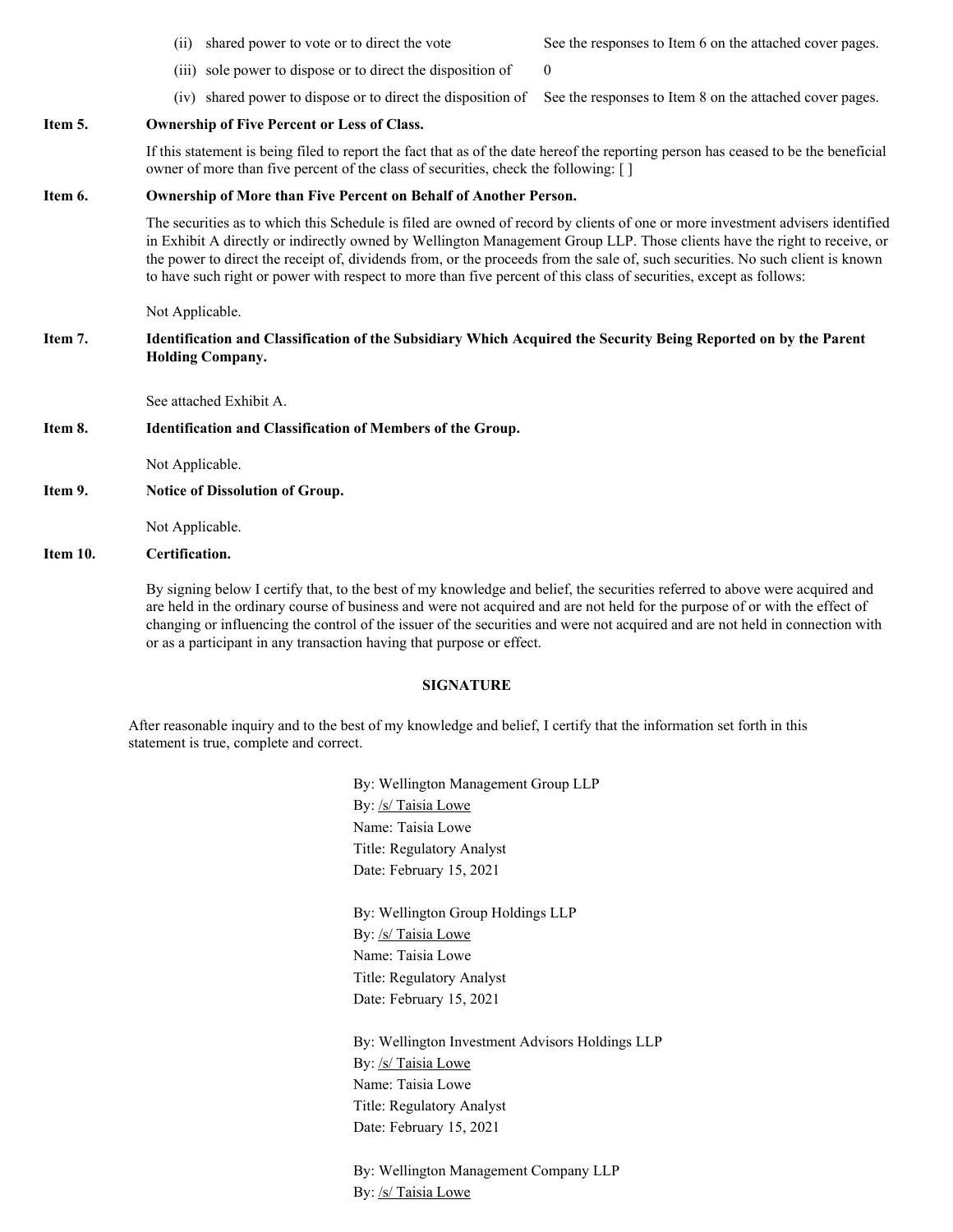Name: Taisia Lowe Title: Regulatory Analyst Date: February 15, 2021

#### **Exhibit A**

Pursuant to the instructions in Item 7 of Schedule 13G, the following lists the identity and Item 3 classification of each relevant entity that beneficially owns shares of the security class being reported on this Schedule 13G.

Wellington Group Holdings LLP – HC Wellington Investment Advisors LLP – HC Wellington Management Global Holdings, Ltd. - HC

One or more of the following investment advisers (the "Wellington Investment Advisers"):

Wellington Management Company LLP – IA Wellington Management Canada LLC – IA Wellington Management Singapore Pte Ltd – IA Wellington Management Hong Kong Ltd – IA Wellington Management International Ltd – IA Wellington Management Japan Pte Ltd – IA Wellington Management Australia Pty Ltd - IA

The securities as to which this Schedule is filed by Wellington Management Group LLP, as parent holding company of certain holding companies and the Wellington Investment Advisers, are owned of record by clients of the Wellington Investment Advisers. Wellington Investment Advisors Holdings LLP controls directly, or indirectly through Wellington Management Global Holdings, Ltd., the Wellington Investment Advisers. Wellington Investment Advisors Holdings LLP is owned by Wellington Group Holdings LLP. Wellington Group Holdings LLP is owned by Wellington Management Group LLP.

### **EXHIBIT B**

#### **JOINT FILING AGREEMENT**

The undersigned hereby agree that this Schedule 13G (the "Schedule 13G") with respect to the common stock of LIFE STORAGE, INC. is, and any additional amendment thereto signed by each of the undersigned shall be, filed on behalf of each undersigned pursuant to and in accordance with the provisions of 13d-1(k) under the Securities Exchange Act of 1934, as amended, and that all subsequent amendments to the Schedule 13G shall be filed on behalf of each of the undersigned without the necessity of filing additional joint filing agreements. The undersigned acknowledge that each shall be responsible for the timely filing of such amendments, and for the completeness and accuracy of the information concerning it contained therein, but shall not be responsible for the completeness and accuracy of the information concerning the other, except to the extent that it knows or has reason to believe that such information is inaccurate. It is understood and agreed that the joint filing of the Schedule 13G shall not be construed as an admission that the persons named herein constitute a group for purposes of Regulation 13D-G of the Securities Exchange Act of 1934, nor is a joint venture for purposes of the Investment Company Act of 1940.

> By: Wellington Management Group LLP By: /s/ Taisia Lowe Name: Taisia Lowe Title: Regulatory Analyst Date: February 15, 2021

By: Wellington Group Holdings LLP By: /s/ Taisia Lowe Name: Taisia Lowe